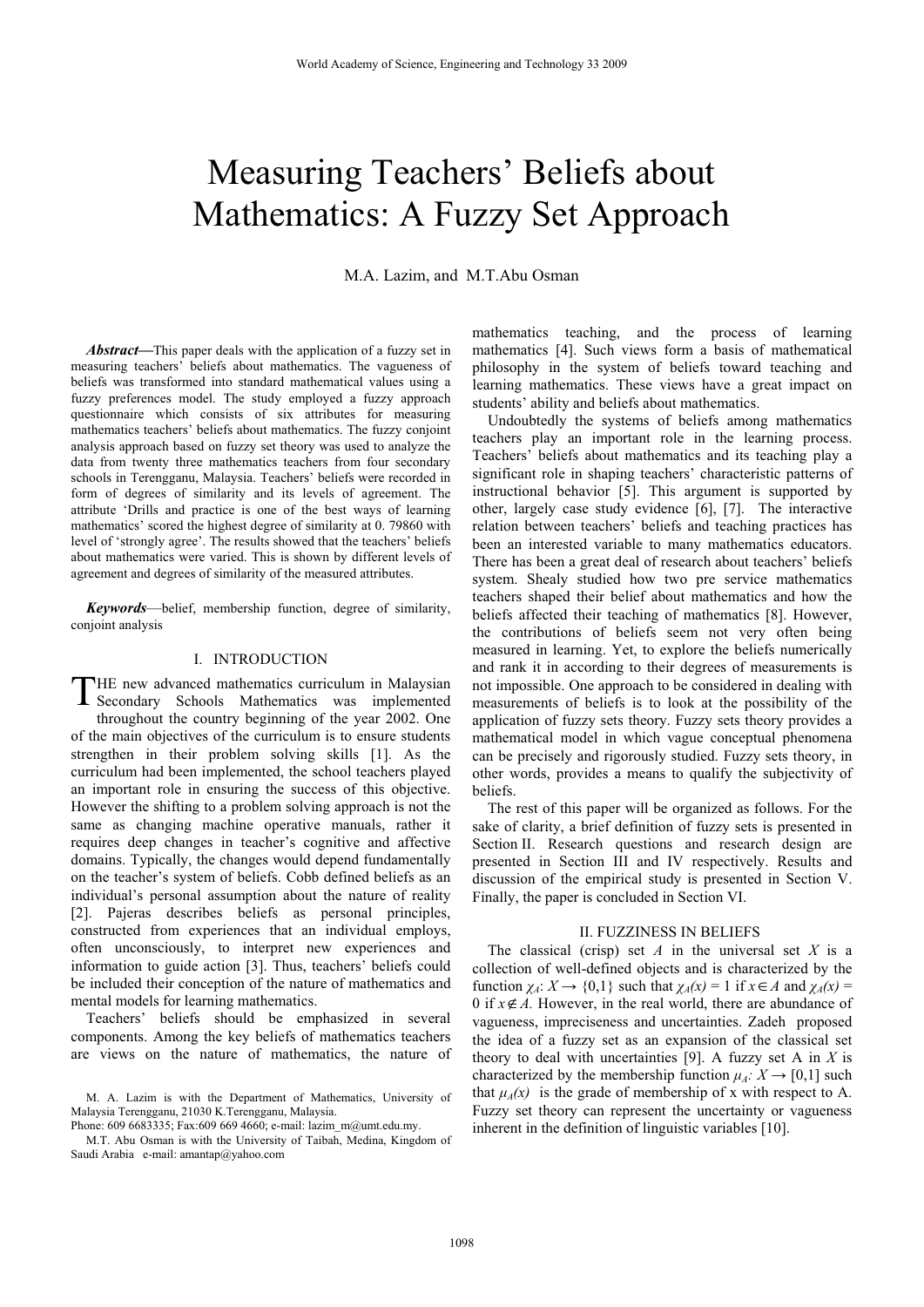Zimmerman summarized the development of fuzzy sets theory into two different categories [11]. One can see the fuzzy set theory as a formal theory which embraced the classical mathematical areas such as algebra, graph theory, and topology. On the other hand, fuzzy set theory is a powerful modeling language that can cope with a large fraction of uncertainties in real life situations. The nature of its generality, fuzzy set theory can be well-adapted to a variety of circumstances and contexts.

Fuzzy set theory has been applied to many areas such as social science [12] , business, finance, management, economics and marketing [13] ; [14]. There has been substantial research in cognitive psychology showing that fuzzy sets can be used to represent linguistic variables. One example of the application in assessment of education can be found in Weon and Kim [15]. Analogously, in this study, we apply fuzzy sets theory in education to focus on teachers' beliefs. We attempt to rank teachers' belief about mathematics into numerical form to reflect the strength of beliefs in the range of [0, 1].

### III. RESEARCH QUESTIONS

The main purpose of this research was to measure the mathematics teachers' beliefs about mathematics by using the Fuzzy Conjoint Model. Green & Srinivasan employed conjoint analysis in market research [16] and Turksen & Willson have modified the conjoint approach using fuzzy set to develop a fuzzy preference model for consumer choices and market share [17]. The measurement involved degree of consensus agreement in a preference questionnaire for each selected attribute. There were many attributes constitute in systems of belief. Carter and Norwood outlined teachers' beliefs about mathematics into three categories [18]. First category was beliefs about nature of mathematics, second category was beliefs about teaching of mathematics, and the third category was beliefs about learning mathematics. Without going in-depth for each category, this paper attempts to limit beliefs about mathematics into the first and third categories. Moreover, this paper does not intend to unravel the beliefs system but rather to apply a fuzzy model in describing the subjectivity of teachers' beliefs. There were three attributes sought to be measured in each category. In order to suit with the fuzzy conjoint model, degree of similarity was used rather than degree of consensus. Specifically, the research questions were:

1. To what degree of similarity, mathematics teachers believe (about nature of mathematics) that:

 i. Mathematics is a field of manipulating numbers and symbols?

## ii. Mathematics is a difficult subject?

iii. Mathematics is important in real life?

2. To what degree of similarity, the mathematics teachers believe (about learning mathematics) that:

- i. Drills and practice is one of the best ways of learning mathematics?
- ii. Mathematics is not just about numbers and symbols but a way of thinking using symbols

and equations to represent real world problems in a mathematical model?

iii. Practicing continuously (persistence) with increases variations can leads to deep understanding of mathematics?

# IV. RESEARCH DESIGN

The respondents consist of 23 mathematics teachers from four secondary schools in the East Coast of Peninsula Malaysia. All the teachers graduated with a first degree in mathematics in addition to holding teaching diploma. All of them had at least three years experience in teaching mathematics at secondary level. The teachers were selected based on a voluntary basis. They volunteered to complete an instrument related to beliefs about nature of mathematics and learning mathematics. The design of the instrument was purely based on the fuzzy preference model. The preference data were then collected and analyzed using the fuzzy conjoint model.

## *A. Fuzzy Preference Model*

Preference models were widely used in new product design, marketing management, and market segmentation [16]; [19]. However, there are abundance vague, uncertainty and very subjective nature in the element of preference. The linguistic variable was prevalent in both psychological attributes (for example 'difficult') and the subject preferences (for example 'agree'). The vagueness of the rating 'agree' is inherent rather than being due to a lack of knowledge about the available rating. The fuzzy set for 'strongly agree' would consist of element pairs, each a domain variable and a degree of membership. A membership function maps each value of the domain variable to a degree of membership or belongingness in the set that are ranging from 0 to 1.

A fuzzy preference model requires fuzzy membership function for each of linguistic ratings on the measurement scale. In this research, Likert scale was used for all preference ratings, providing the subject with a balanced selection of 7 linguistic terms to indicate their beliefs about mathematics. This scale has a central neutral evaluation with three positive and three negative evaluations. The underlying theory of fuzzy sets in the preference modeling can be retrieved further from [17]. Additionally, the appeal of using fuzzy sets in preference models comes from representing linguistic variables in a mathematical structure that closely corresponds to actual subject preferences. An overall preference for a statement can be decomposed into a combination of preferences for its constituent parts (attributes), which are combined using a combination function. A combination of preferences becomes the main underlying philosophy in the fuzzy conjoint model.

# *B. Fuzzy Conjoint Model*

Turksen & Willson applied fuzzy set to develop an extended conjoint model which was known as The Fuzzy Conjoint Model [17]. A fuzzy set R is formed to represent the hierarchy of all respondents against the specific attributes. This approach gives a degree of consensus agreement for each selected attribute that was used in this study.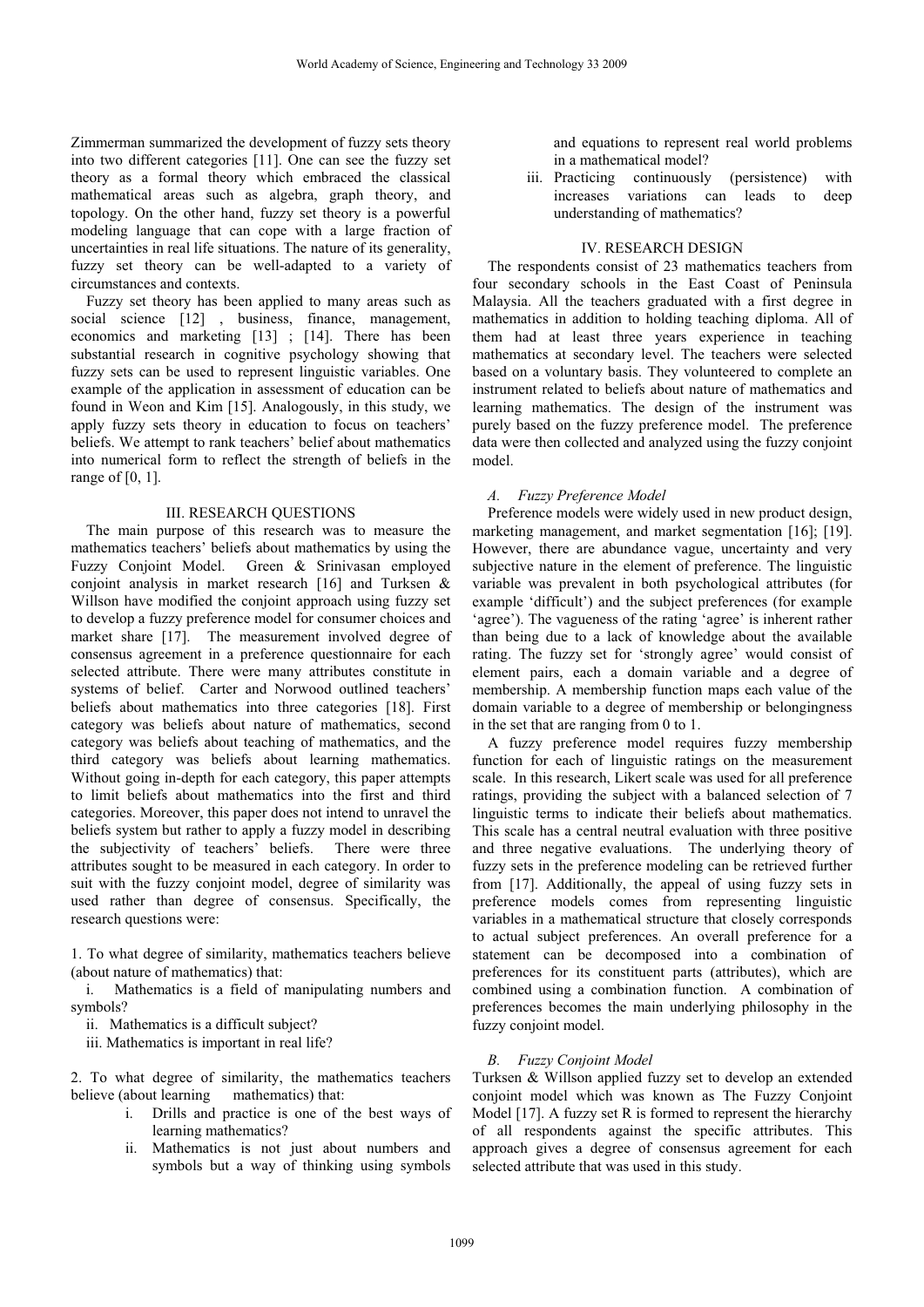The approximate degree of membership for each element,  $y_i$  $(y = 1, 2, 3, \dots, l)$  in fuzzy set *R* is defined as

$$
\mu_R(y_j, M) = \sum_{i=1}^n W_{i} \mu_{Ri}(x_j, M) \tag{1}
$$

where

 $\mu_{Ri}(x_i, M)$ : degree of membership of domain element  $x_i$  in the subject's linguistic rating *R* of the *i*- th attribute of *M* for each element in the fuzzy set *Ri* ,

*xj* <sup>=</sup> *1,2,3, …,l.* 

 $R_i \in \{$  very strongly agree (L<sub>1</sub>), strongly agree (L<sub>2</sub>), agree (L<sub>3</sub>), undecided  $(L_4)$ ,

Disagree  $(L_5)$ , strongly disagree  $(L_6)$ , very strongly disagree  $(L_7)$ } by *i*-th

respondent *, i = 1, 2,3, ..., 23* against attribute  $M_i^2$ 

 $W_i$ : weight for *i*-th respondent and for  $W_i$  =  $\sum_{k=1}^n$ *k k i w w* 1 , as *wi*

is a score of linguistic values

given by *i*-th respondent.

*l* : number of linguistic values used (in this study,  $l = 7$ )

 $\mu_R$  ( $y_i$ , *M*) : approximate overall degree of membership of the linguistic value *R*

 for all factor *M* attributes based on domain value *yj = 1,2,………..,23*.

*M* : factor attributes

#### *n* : number of respondents

### *C. Linguistic Variables*

Zadeh introduced the application of linguistic variables [10]. In this study, there were seven linguistic variables that were used and defined as  $L_k = \{ \text{very strongly agree, strongly} \}$ agree, agree, undecided, disagree, strongly disagree, very strongly disagree}. The fuzzy sets represented for each linguistic value,  $L_k$  (k= 1, 2, 3, 4, 5, 6, 7) were defined as follow:

| Very strongly agree, $L_1$ |                       | $= \{1/1, 0.8/2, 0.5/3, 0.2/4, 0/5,$ |
|----------------------------|-----------------------|--------------------------------------|
|                            |                       | 0/6, 0/7                             |
| Strongly agree             | $\,$ , L <sub>2</sub> | $= \{0.7/1, 1/2, 0.6/3, 0.4/4, 0/5,$ |
|                            |                       | 0/6, 0/7                             |
| Agree                      | $, L_3$               | $= \{0.4/1, 0.6/2, 1/3, 0.6/4,$      |
|                            |                       | 0.4/5, 0/6, 0/7                      |
| Undecided                  | $\,$ , L <sub>4</sub> | $= \{0/1, 0.3/2, 0.7/3, 1/4, 0.7/5,$ |
|                            |                       | 0.3/6, 0/7                           |
| Disagree                   | L,                    | $= \{0/1, 0.2/2, 0.4/3, 0.6/4, 1/5,$ |
|                            |                       | 0.6/6, 0.4/7                         |
| Very disagree              | $, L_6$               | $= \{0/1, 0/2, 0/3, 0.4/4, 0.6/5,$   |
|                            |                       | 1/6, 0.7/7                           |

Very strongly disagree,  $L_7$  = {0/1, 0/2, 0/3, 0.2/4, 0.5/5,  $0.8/6, 1/7$ 

## *D. Degree of Similarity*

For each attribute, *M*, the calculation of degree of similarity between the fuzzy set representing the whole respondents with every fuzzy set that represented by seven linguistic values  $(L_k, L_k)$  $k= 1, 2, 3, 4, 5, 6, 7$  was executed using a distance formula. The degree of similarity was defined as the Euclidean distance between fuzzy set R and  $L_k$ . The formula for the similarity of two sets is

$$
Si(R,L_k) = \frac{1}{\left[1 + \sqrt{\sum_{j=1}^{7} (\mu_R(j,M) - \mu_{Lk}(j))\right]^{2} }\right] }
$$
(2)

## *E. Measurement Procedures*

There were six attributes to be considered and analyzed in this study. The calculations were executed based on the procedures as presented in Fig. 1.



Fig. 1 Measuring procedures based on the fuzzy conjoint model

#### V. RESULTS AND DISCUSSION

Measurements and discussions for each attribute were presented in accordance with the respective category.

1. Mathematics teachers believe (about nature of mathematics) that: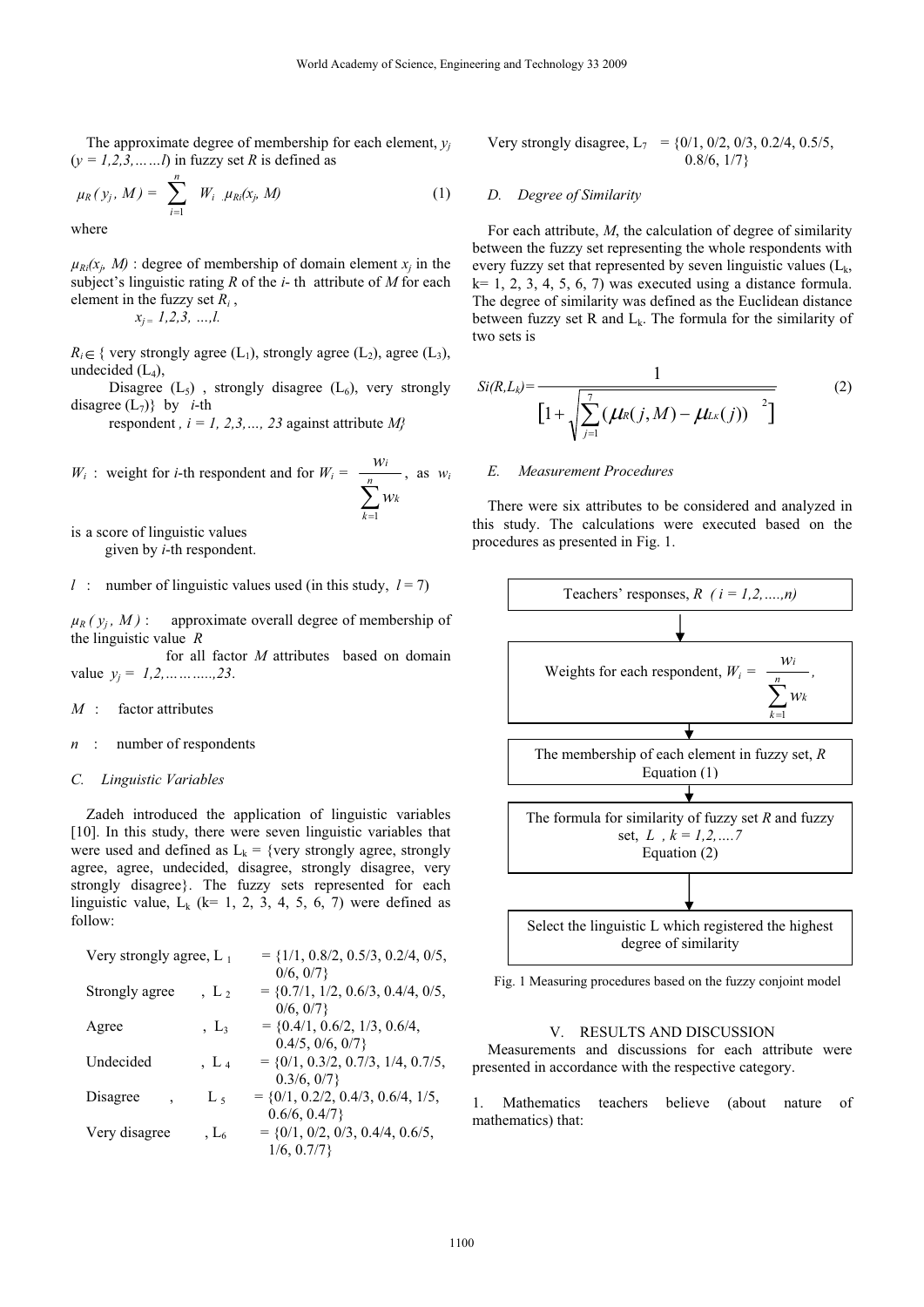i. Mathematics is a field of manipulating numbers and symbols

Measurement outcomes:

*Sim ( R, L<sub>1</sub>) = 0.48205; Sim ( R, L<sub>2</sub>) = 0.52731; Sim ( R, L3) = 0.70414;Sim ( R, L4 ) = 0.64198; Sim ( R, L5 )= 0.53350; Sim ( R, L6 ) = 0.41846; Sim ( R, L7 ) = 0.39966.*  Therefore, *Sim(R, agree)<sub>max</sub>* = 0.70414

The degree of agreement about this attribute recorded at 'agree' with a 0.70414 degree of similarity. Teachers appeared to support the general belief of mathematics that relates mathematics with numbers and symbols. This finding could be discussed in line with the definition of mathematics. Despite the controversial debate in defining the nature of mathematics, Borasi revealed that mathematics was defined as a rigid set of formulae (symbols) by both teachers and students [20].

#### ii. Mathematics is a difficult subject

#### Measurement outcomes:

*Sim ( R, L<sub>1</sub>) = 0.38168 ; Sim ( R, L<sub>2</sub>) = 0.38965 ;*  $Sim(R, L_3) = 0.43047;$   $Sim(R, L_4) = 0.49123;$ *Sim ( R, L5 )= 0.66163 ; Sim ( R, L6) = 0.67188 ; Sim ( R, L<sub>7</sub>) = 0.64016.* 

Therefore,  $Sim(R, strongly disagree)_{max} = 0.67188$ 

To many laymen, mathematics is considered one of the difficult subjects in schools. However, teachers with vast experiences in teaching mathematics appeared not to have shared the same views. Teachers were strongly disagreed that mathematics is one of the difficult subjects. The finding should be viewed as an advantage to the students. The teachers' positive perceptions about the difficulty of mathematics will eventually be transferred to the students along the process of imparting knowledge.

iii. Mathematics is important in real life

#### Measurement outcomes:

 $Sim(R, L_1) = 0.60252$ ;  $Sim(R, L_2) = 0.69812$ ; *Sim ( R, L3) = 0.71327; Sim ( R, L4 ) = 0.64918 ; Sim ( R, L5 )=0.50543; Sim ( R, L6 ) = 0.43442; Sim ( R, L7 ) = 0.37278.*  Therefore,  $Sim(R,agree)_{max} = 0.71327$ 

The highest and the second highest degree of similarity values were registered at 'agree' and 'strongly agree'. Teachers stand collaboratively on the importance of mathematics in real life and agreed that mathematics provides foundation for seeking knowledge in applied sciences. Reference [21] echoed with this finding. The mathematicians agreed upon the importance of mathematics in real life.

2. Mathematics teachers believe (about learning mathematics) that:

 i. 'Drills and practice' is one of the best ways of learning mathematics.

Measurement outcomes:

 $Sim(R, L_1) = 0.67595$ ;  $Sim(R, L_2) = 0.78960$ ;  $Sim(R, L_3) = 0.64889$ ;  $Sim(R, L_4) = 0.45466$ ; *Sim (R, L<sub>5</sub>)* = 0.40239 *; Sim (R, L<sub>6</sub>)* = 0.35446 *; Sim ( R, L<sub>7</sub>) = 0.35048 .* Therefore, *Sim (R, strongly agree )<sub>max</sub>* = 0.78960

The maximum value of degree of similarity for this attribute registered at the value of 0.78960 with linguistic value in the range of 'strongly agree'. The measurement showed that the respondents strongly agreed that 'drill and practice' is one of the best ways of learning mathematics. Despite of the fact that 'drill and practice' was not clearly defined, most mathematicians agreed that 'drills and practice' is not the same as the rote learning [22]. In mathematics 'drill and practice' can increase the conceptual understanding of a topic. The views of the mathematicians appeared to be shared by this group of teachers. Their beliefs about this attribute recorded at 'strongly agree' followed by 'very strongly agree' of linguistics variable pertaining the 'drill and practice' as one of the ways in learning mathematics.

 ii. Mathematics is not just numbers and symbols but a way of thinking using symbols and equations to represent real world problems in a mathematical model.

Measurement outcomes:

*Sim ( R, L1) = 0.52399 ; Sim ( R, L2 ) = 0.55856 ; Sim ( R, L3 ) = 0.52450 ;Sim ( R, L4) = 0.46621 ;*   $Sim(R, L_5) = 0.44040$ ;  $Sim(R, L_6) = 0.40846$ ; *Sim ( R, L<sub>7</sub> ) = 0.38539 .* Therefore,  $Sim(R, strongly disagree)_{max} = 0.55856$ 

As an extension of criterion 1 (i), this criterion again sought to tap teachers' beliefs about the application of mathematics as a mathematical modeling that intentionally represents the real situations. Respondents strongly agreed at 0.55856 degree of similarity that mathematics symbols can be pursued to the mathematical modeling as parts of explaining the real phenomena. This finding supported the instrumentalist view that mathematics is an accumulation of facts, rules and skills to be used in the pursuance of some external end [23]. Also, this finding seemed to echo what Lim reported in her research [22]. She found that among those who reported liking mathematics, in particular, the mathematics teachers and mathematicians tend to hold a problem solving view. They tended to relate to solving problems and mental works.

 iii. Practicing continuously (persistence) with increasing variations can lead to deep understanding of mathematics.

#### Measurement outcomes: